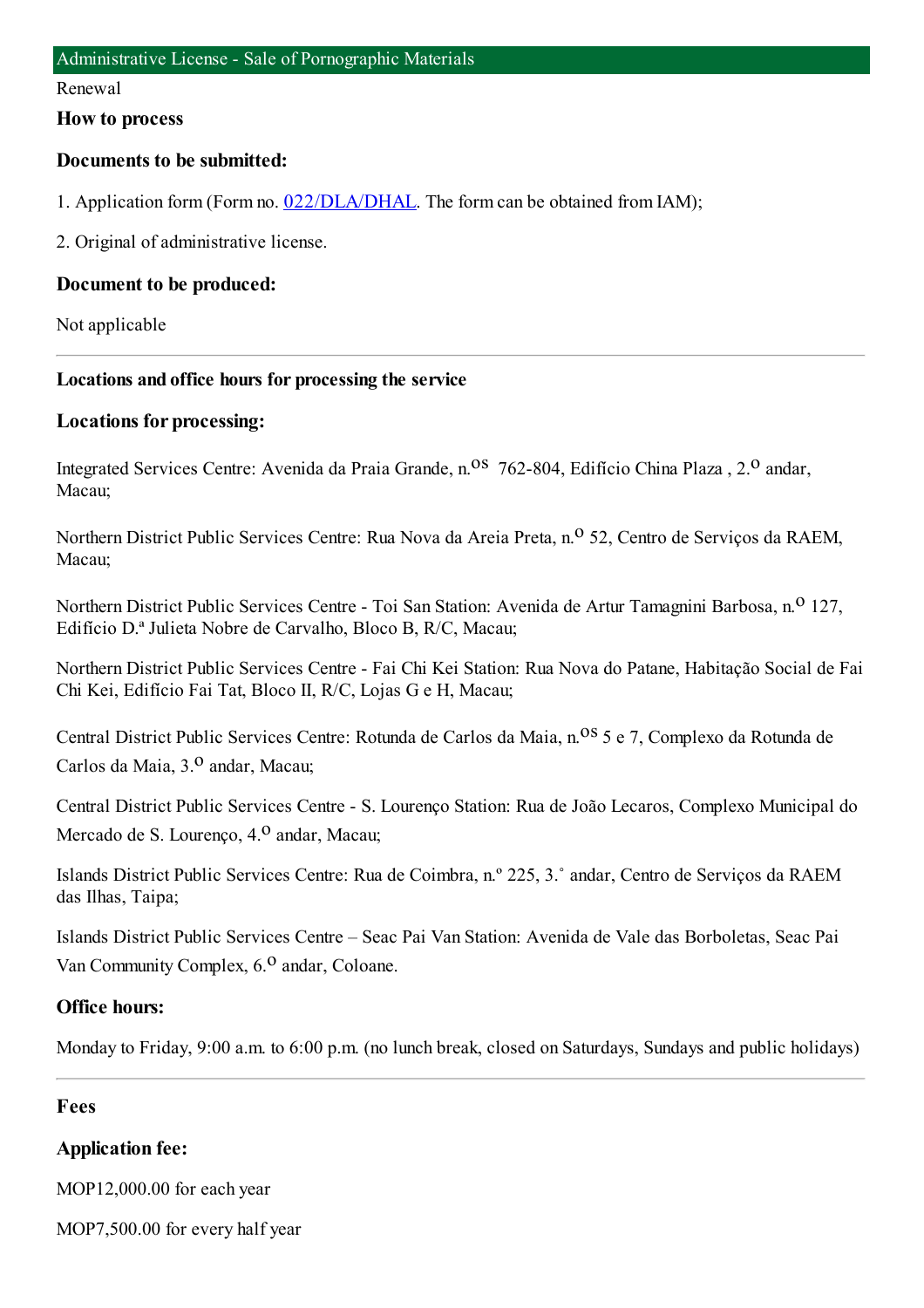### **Form fee:**

Not applicable

## **Stamp duty:**

10% of application fee

## **Security deposit:**

Not applicable

### **Fees, Charges and Prices List:**

[www.iam.gov.mo/p/pricetable/list](http://www.iam.gov.mo/p/pricetable/list)

### **Time required for processing**

### **Time for processing:**

30 working days

(Depends on whether the application documents can meet the application requirements and the comments from technical departments in reply。)

### **Remarks / important notes on application**

#### **Important notes:**

1. Application should be made within the period stipulated on the license;

2. The time for completion of processing is 30 working days in general, but it also depends on whether the application documents can meet the application requirements and the comments fromtechnical departments in reply;

3. The above documents are required to be signed by the applicant / legal representative except for the ones issued by government departments and public organisations.

### **Relevant standards or requirements**

Late application for renewal of the administrative license will not be accepted.

## **Progressenquiry and obtaining result of service**

### **Method to obtain the result of service:**

Visit in person to obtain the result

### **Formalities**

- First-time Application
- Renewal
- Replacement